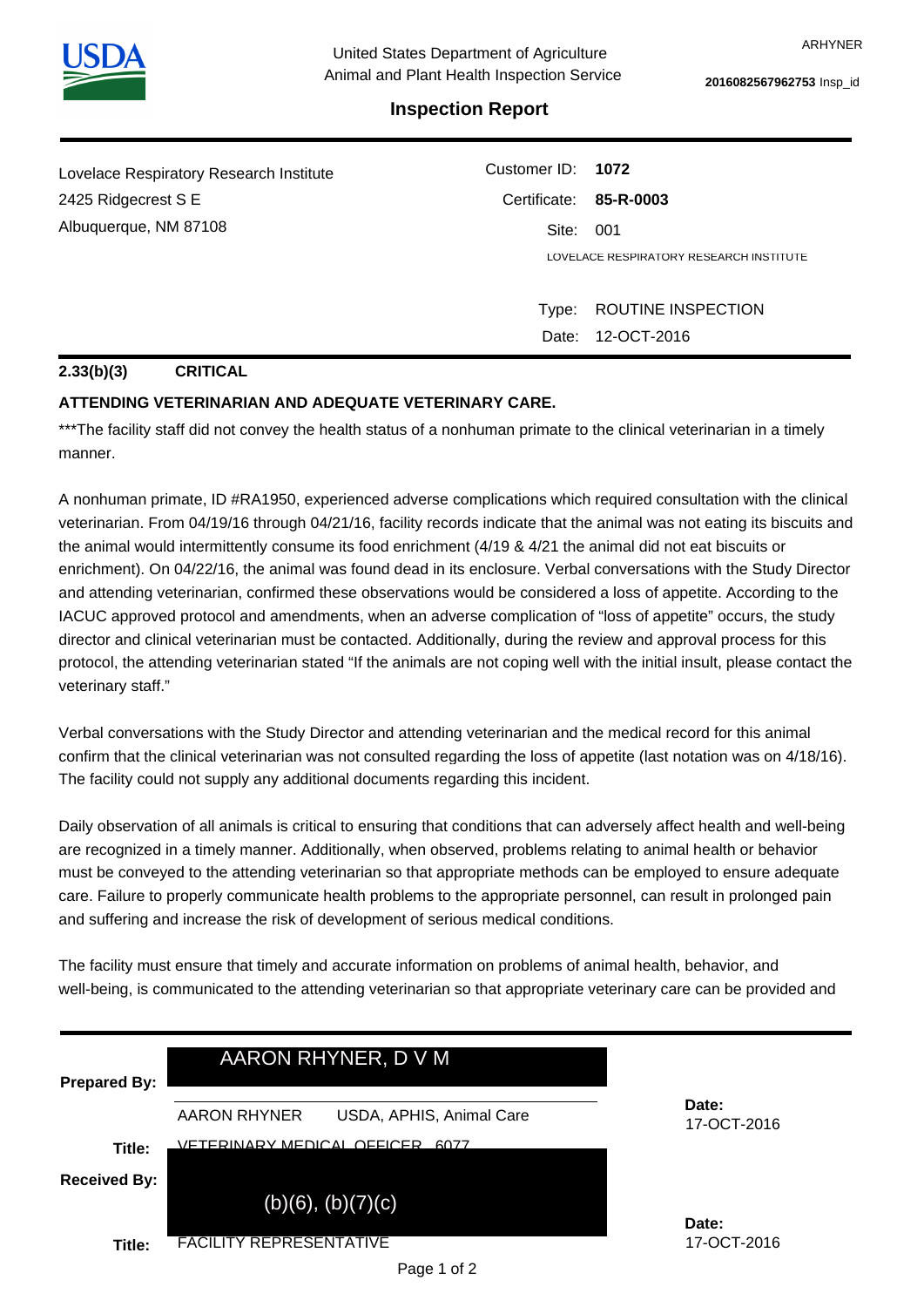

**2016082567962753** Insp\_id

## **Inspection Report**

pain and distress is minimized.

The inspection was conducted from 10/12-10/13/16.

A thorough exit interview regarding the non-compliance was conducted with facility representatives on 10/13/16.

**Additional Inspectors**

Dominique Engel, Veterinary Medical Officer Tanya Tims, Supervisory Animal Care Specialist